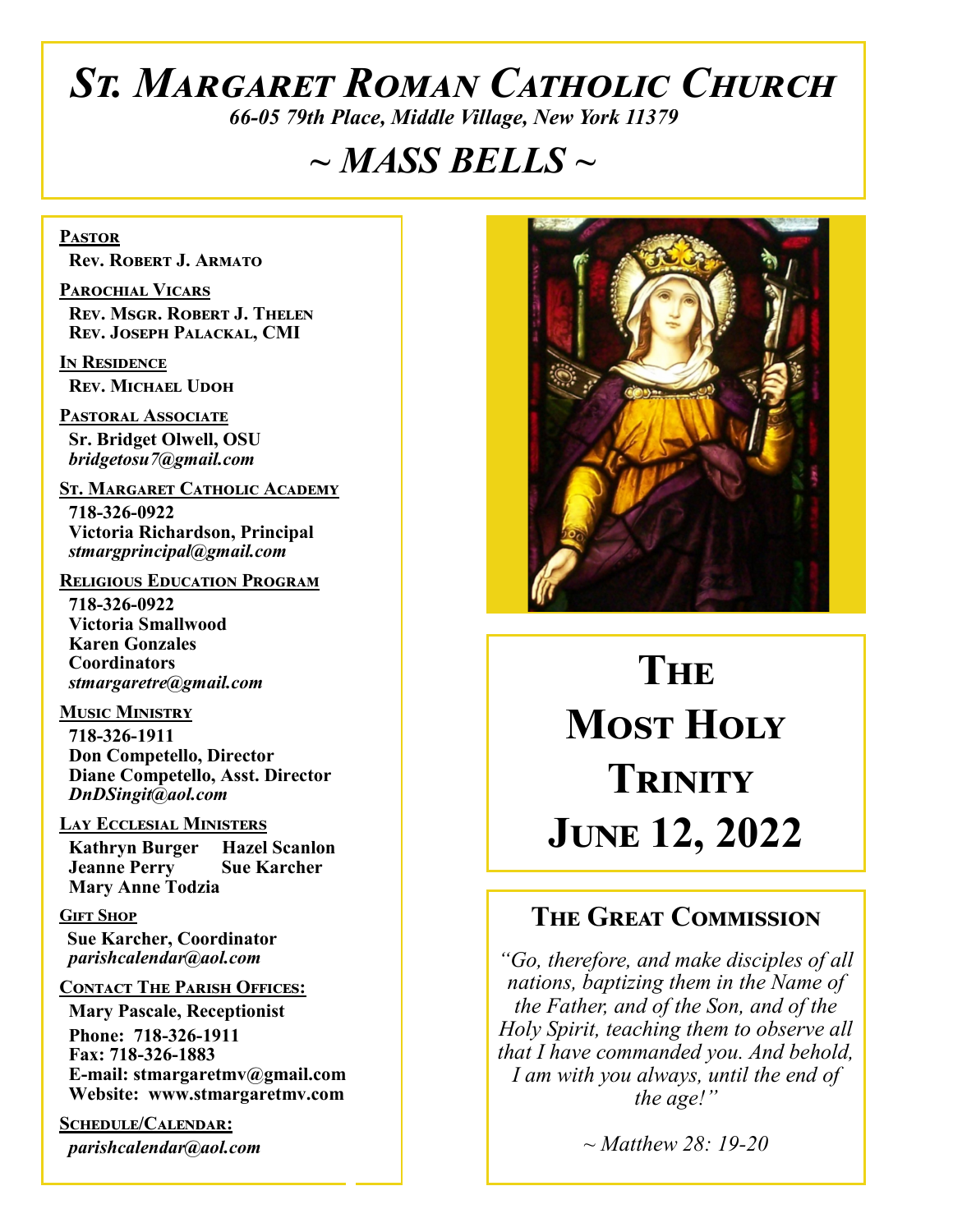# *MASSES FOR THE WEEK*

#### **SUN. ~ JUNE 12 - THE MOST HOLY TRINITY**  8:00 Thomas Mancuso 10:00 Frank Lackner/Maria Kirmaier/ Hermann Kirmaier/ NOON Steve, Ivica Jozo Zupan/Ivo Vickovic 5:00PM People of the Parish **MON. ~ JUNE 13 - ST. ANTHONY OF PADUA** 7:00 Antonino Catalano 9:00 Daniel Fitzgerald **\*\* \*\*** Bilingual (Italian/English) **TUE. ~ JUNE 14 - WEEKDAY/ FLAG DAY**<br>7:00 Mary Russell Mary Russell 9:00 Carolyn Scotti (brith) **WED. ~ JUNE 15 - WEEKDAY** 7:00 Angela Adduci 9:00 Bob Hoelle **THU. ~ JUNE 16 - WEEKDAY**  7:00 Francesco DeCapite<br>9:00 Mary Russell Mary Russell **FRI. ~ JUNE 17 - WEEKDAY**  7:00 Colette E. Weiner 9:00 Theodora Wurglics **SAT. ~ JUNE 18 - WEEKDAY**  9:00 **Collective:** Newly Ordained Priests People of the Parish

#### **SUN. ~ JUNE 19 - THE MOST HOLY BODY AND BLOOD OF CHRIST/ FATHERS DAY**

| 8:00        | Linda Castagna                          |
|-------------|-----------------------------------------|
| 10:00       | Daniele Bussa/Rosaria, Rosario e        |
|             | Nunzio Taormina/Salvatore e Rocco       |
|             | Fazzolari/Concezio e Vincent Battaglini |
| <b>NOON</b> | <b>Fathers Day Triduum</b>              |
| 5:00PM      | <b>Anthony Santora</b>                  |



# **PARISH INFORMATION**

# **Rectory Office Hours**

**Monday - Friday - 9am to Noon and 1pm to 5pm Saturday - 9am to 2pm** *Other times by appointment only.* **Sunday - closed**

**CONFESSIONS** - Saturday, 4:00-4:45 pm.

**NOVENA** to Our Lady of the Miraculous Medal Mondays after the 9 am Mass.

**THE ROSARY AND DIVINE MERCY** devotion are prayed every morning in the church at 8:30 am.

**BAPTISMS** take place on the 1st and 3rd Sunday of each month, at 1:30 pm. Please call the rectory for an appointment and to register your child.

**WEDDINGS MUST** be scheduled at least six (6) months in advance by appointment with a priest or a deacon. Please call the rectory office *BEFORE YOU MAKE ARRANGEMENTS WITH THE CATERING HALL*. For marriage preparation information visit **www.pre-cana.org**.

**ENGLISH CHOIR** rehearses on Wednesdays at 7 pm in the Church. Tenors and baritones needed!

**THE YOUTH CHOIR** rehearses on Wednesdays at 3pm in the Church.

**SENIOR CITIZENS MEETINGS ARE SUSPENDED FOR JUNE, JULY & AUGUST.** 

**ALTAR SERVER ASSIGNMENTS HAVE RESUMED. SEE SCHEDULE.** 

# **Parish Mission Statement**

*We, the St. Margaret Parish Community, are a Catholic Parish of diverse ages, gifts and backgrounds. We dedicate ourselves to our personal relationship with Jesus and to growing as a community of faith. We endeavor to serve the community through education, and service and social ministries, and commit ourselves to the nurturing of the spiritual life by celebrating the Sacraments, by enriching our life of prayer and by deepening our understanding of the Scriptures. We strive to reach out and respond to the changing needs of our community.*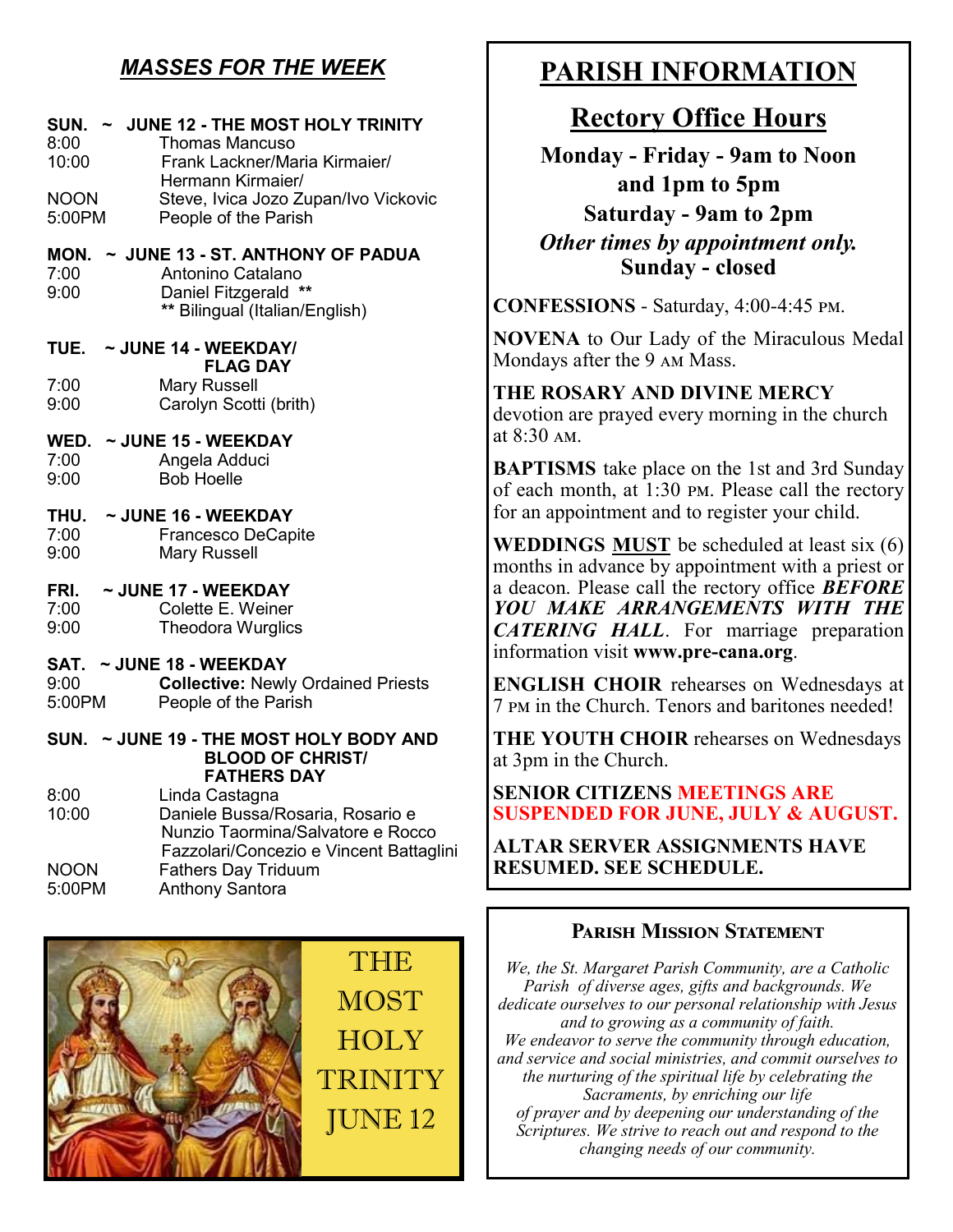# PLEASE PRAY FOR OUR SICK

Linda Frazier, Cari Ann Falk-LoBello, Glen Falk, Ronald Frazier, Robert Sabini, Lee Falk, McKinley Kelleher, Sean Harrison, Justin James Quirke, Elizabeth Ott, Mary Harrison, Gloria Pemaj, Allen McConville, Jack Marchindiondo, The Scaturro Family, Louis Pittelli, James Graff, Immaculate Marge D'Elia, Jim O'Friscoll, Bob Biolsi, The Mojica Family, Msgr. Leonard Badia, Matthew Zender, Anthony Pittelli, Jill Archbold, Fr. Paul Weirichs CP, Hannah Lehman, John Austin Bryzgornia, Dave Kazmier, John Nogiewich, Tim Rooney, Frank Ciccone, Charlie Krzewski, Helga Zender, Deacon John DeBiase, Tom Haubert, John Miller, Cathie Greulich, Carmen Gonzalez, Edward Stoltzenberg, Santos Santiago, William & Patricia Scharach, Bernard Russo, John & Katie Bryzgornia, Eric Velasquez, Joseph Simon, Emma Green, Mary Policke, Donna Stubbs, Heig Allocca, Joyce Seecheeck, The Valasquez Family, Kathryn Hummel, Caroline Martin, Michelle LaBove, Christine Arundel, Jamie Allison, Eileen Hagan, Regina Caridi, Lenny Masone, Lorraine Colon, James Buchanan, Joseph Guecia, Jacob Zane, Joan Grippo, Hazel Scanlon, Ray and Pam Sadler, Carmen Ciulla, Pauline Vella,Dennis Roberts, Louisa Diviney, Daniel Wilson, Marie Breslin, Robert Sukup, Sam Cianciolo, Maria Fava, Jeremiah Harris, Cathy Wilkenson, Maria Cermeli, Frank Marlow, Stephen Crane, Sara Alvarado, Beatrice Sellers,

*The names will remain for 3 months, please call 718-326-1911 and ask for continued prayers.*

# *Prayer Requests*

**Pray for vocations to the Priesthood and Religious Life.**

**Pray for first responders and medical personnel. Pray for the men from our Parish who are serving in the defense of our country:**

> *Lt. Col. Thomas Frohnhoefer Sgt. Robert A. Domenici* **Pray for peace in Eastern Europe.** *Our Father, Hail Mary, Glory be*



# *WE RECALL OUR BELOVED DECEASED*

*especially this week:*

*Frank J. Scelta,* 

*Victoria M. Scelta*

*Eternal rest grant unto them, O Lord, and may perpetual light shine upon them! May their souls and the souls of all the faithful departed, through Thy mercy, rest in peace! Amen!*

# **MEMORIALS THIS WEEK**

*WINE & HOST are offered in memory of Colette Weiner.*

# *ALTAR CANDLES*

*are offered in memory of Andrew Jenner.*

# *TABERNACLE LAMP*

*is lit in memory of Theodora Wurglics at the request of The Martello Family.*

## **TODAY'S READINGS**

*The Most Holy Trinity Cycle C - Hymnal # 924* 

> Proverbs 8:22-31 Psalm 8:4-9 Romans 5:1-5 John 16:12-15

# **READINGS FOR THE WEEK**

| Monday:    | I Kings 21:17-29<br>Psalm $5:2-7$<br>Matthew 5:38-42                       |
|------------|----------------------------------------------------------------------------|
| Tuesday:   | I Kings 21:17-29<br>Psalm 51:3-6, 11, 16<br>Matthew 5:42-48                |
| Wednesday: | II Kings 2:1, 6-14<br>Psalm 31:20-24<br>Matthew 6:1-6, 16-18               |
| Thursday:  | Sirach 48:1-14<br>Psalm $97:1-7$<br>Matthew 6:7-15                         |
| Friday:    | II Kings 11:1-4, 9-20<br>Psalm 132:11-18<br>Matthew 6:19-23                |
| Saturday:  | II Chronicles 24:17-25<br>Psalm 89:4-5, 29-34<br>Matthew $6:24-34$         |
| Sunday:    | Genesis 14:18-20<br>Psalm 110:1-4<br>Corinthians 11:23-26<br>Luke 9:11b-17 |
|            |                                                                            |

*"Ignorance of Scripture is ignorance of Christ!" ~ St. Jerome*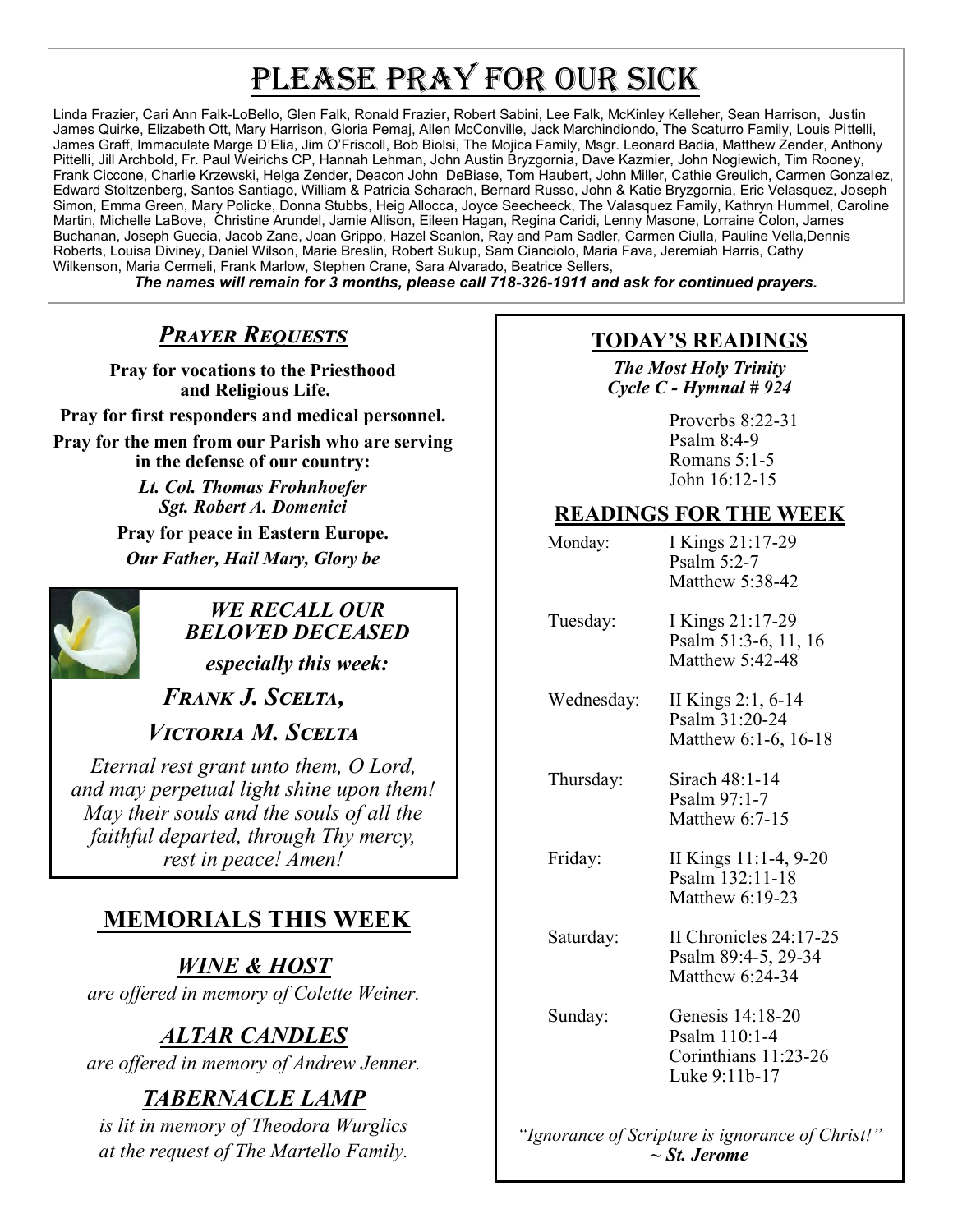#### *From the Pastor's Desk:*

## **"Understanding and Experiencing"**

Today the Catholic Church celebrates the solemnity of the Most Holy Trinity, one God in three Persons. It seems, perhaps, to be a strange idea. It certainly is a confusing one, yet it is central to our faith as Christians. Catholics and Orthodox begin and end our prayers and offer our blessings with the invocation of the Trinity. Without making this basic profession of faith about the essence of God that we learn as children, one cannot be considered to be a Christian.

There was a seminarian a number of years ago who got an "A" in the course on the Trinity. Don't ask him to explain what he learned. Even with the Gift of the Holy Spirit received through Holy Orders, he's at a loss to do so. In all fairness, theologians – including some of the greatest minds of the Church like Saints Hilary of Poitiers, Athanasius, Augustine, and Thomas Aquinas to name but a few – have reflected upon and written about the Trinity for almost twenty centuries and have put barely a dent into our understanding of this central Mystery of our Faith.

We use analogies and images and diagrams in our limited attempts to comprehend. We might liken the Trinity to a fire, heat, and light, united but different. We may picture the Trinity as a triangle, or as an elderly man with a long, white beard sitting with a younger man wearing a crown, while a dove floats between them. We have to concede that the Trinity is a Mystery that we never will grasp fully until the day when we stand before God and see Him face to face.

At the same time, we also must recognize and accept that the Trinity is the way in which God has chosen to reveal Himself to humanity. God is a *comunio personarum*, a communion of three distinct Persons – Father, Son, and Holy Spirit – in eternal relationship with one another. The beautiful icon by St. Andrei Rublev of what appears to be three angels sitting in conversation around a table always comes to my mind; yet, even it fails. Nevertheless, the ultimate revelation of Who God is has been given to the world through Jesus Christ, the onlybegotten Son of the Father, Who is incarnate through the power of the Holy Spirit.

Yet God is not three Gods but one God, united as a single Divinity Whose very essence is eternally continuous love, which is the Holy Spirit uniting the Father and the Son in mutual self-giving. Don't understand it yet? Don't worry. You are not alone. For us, it is important just to realize that we, who have been created in the image and likeness of God, also are called to live as persons in loving relationship with one another, joined to one another and to our God through the bond of that same fire of love, the Holy Spirit.

Try as we might, we always fall short of the reality, for the human mind, as wonderfully complex as it is, cannot grasp the infinity of God. Just when we think we've nailed down an explanation, we realize that we what we have is not God.

Rather than try to encompass God with our minds, however, God invites us to experience His presence in our lives by faith, to entrust ourselves to His love, to emulate the self-giving and sin-atoning love of His Son poured out for our reconciliation, and to share in the power of His Spirit. Unable as we are to grasp the God Who made and sustains us, God has grasped us and united us to Himself, enabling us to participate in His own divine life.

Our God is indeed a God of Mystery and, as Pope Francis has said, a God of surprises. Still, we should not be surprised to find Him present to us, even closer to us than we are to ourselves, and inundating us with His love as water covers the sea. Our unfathomable God desires that we experience Him now. Understanding Him will come in His own good time – at the end of ours.

*~ Fr. Armato*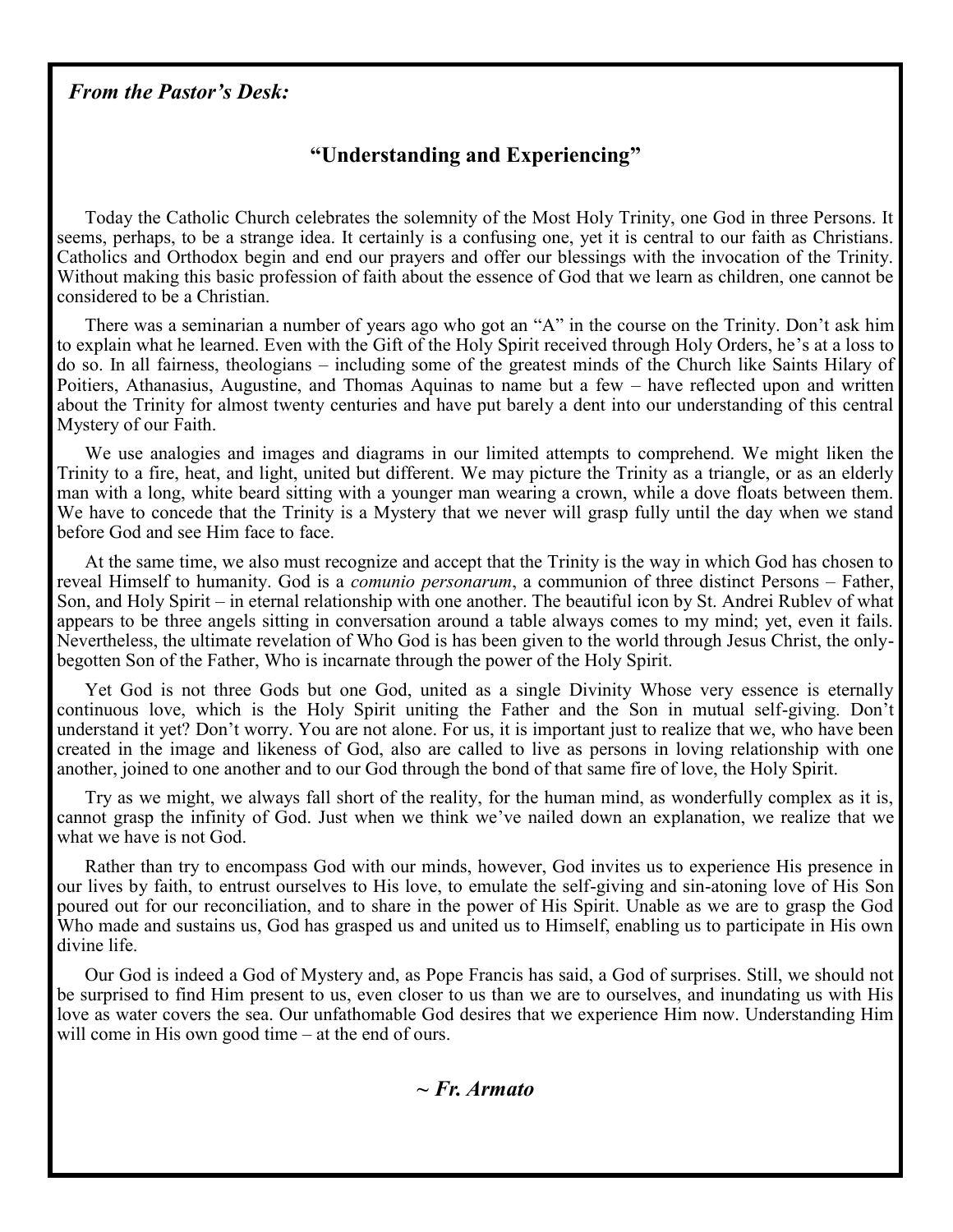## **BOILER PROJECT UPDATES**

The bills for the temporary boiler having been paid, the special second collections have ended. The need for your regular support remains, though, as estimates for removing and replacing the old boilers are running in excess \$450,000. We hope to begin work once the school year has ended. Substantial financing and fundraising will be required.

## **EUCHARISTIC ADORATION**

 We hold a holy hour of Eucharistic Adoration consisting of Exposition and Benediction of the Most Blessed Sacrament, Rosary, litany, scriptural reading, and time for quiet, personal prayer from 9:30 until 10:30 am on the first Saturday of each month.

#### **The next holy hour is Saturday, July 2.**

Come and spend some quality time with the Lord!

## **ANNUAL CATHOLIC APPEAL '22**

 Thanks to those families who have gotten us off to a *great* start for this year's ACA campaign with **108 pledges** totaling **\$51,380, 67.6% of the way toward our goal of \$76,014!** A fair-share donation is just \$150 from each family, but, as always, whatever your means allow is most appreciated. Pledges can be paid out in lump sum or installments until the end of the year.

 Envelopes are available on the radiators for you to make a pledge. You also can *pledge on-line at:*

**annualcatholicappeal.org** 

#### **BLOOD DRIVE UPDATE**

 MANY, MANY THANKS from the New York Blood Center to all who responded to the recent request for much needed blood donations.

 The Blood Drive a St. Margaret on this past Sunday was a HUGH SUCCESS! We are happy to report that **65 units of blood were collected,** a great testament to the dedication of the members of our community. We commend the New York Blood Center staff for a job well done!



## **PRAYERS FOR UKRAINE**

 Continue to pray the Rosary for peace in Ukraine. May our Lady of Vladimir, Queen of Peace, intercede for her children!

# **THE ST. VINCENT dePAUL FOOD PANTRY**



 is located in the Convent 66-25 79th Place and is open

#### **WEDNESDAY AND SATURDAY from 10:00am to 12:00Noon**

Most needed are supermarket gift cards or certificates which we will use to buy fresh fruits and perishables such as eggs, cheese, butter and bread. which can be placed in the rectory office mail slot.

**PLEASE TAKE NOTE The pantry will be CLOSED on SATURDAYS beginning on July 2 and reopening on Sept. 3. The hours will be 10:00am until 12:00noon. All clients are welcome.**

#### **MONTHLY MEMORIAL MASS**

 A memorial Mass with music is celebrated each month for the repose of the souls of those who were buried from our church during the preceding month.

 Families who wish to have an annual or "month's mind" Mass offered for a loved one can join in the monthly celebration. Contact the Rectory, **718-326-1911**  to make the arrangements.

 **The next memorial Mass will be celebrated on Saturday, July 9, at 11:45am.** 

#### **CHURCH OPEN HOURS**

 The church will be open for private prayer: Monday-Friday, 6:30am to 12:00 Noon; Saturday, 8:30am to 6:00pm; Sunday, 7:20am to 6:00pm. Come and spend some quality time with the Lord before or after Mass or during the day.

#### *Please observe these common sense rules for your safety and that of others:*

 $\sim$  Do NOT enter the church, if you are feeling sick.

 $\sim$  The Church's teachings do NOT prohibit getting inoculated; instead, it is encouraged.

 $\sim$  Receive Communion in the hand.

 ~ Do NOT leave anything (*The Tablet*, bulletins, water bottles, etc.) behind you when you depart from the church after Mass.